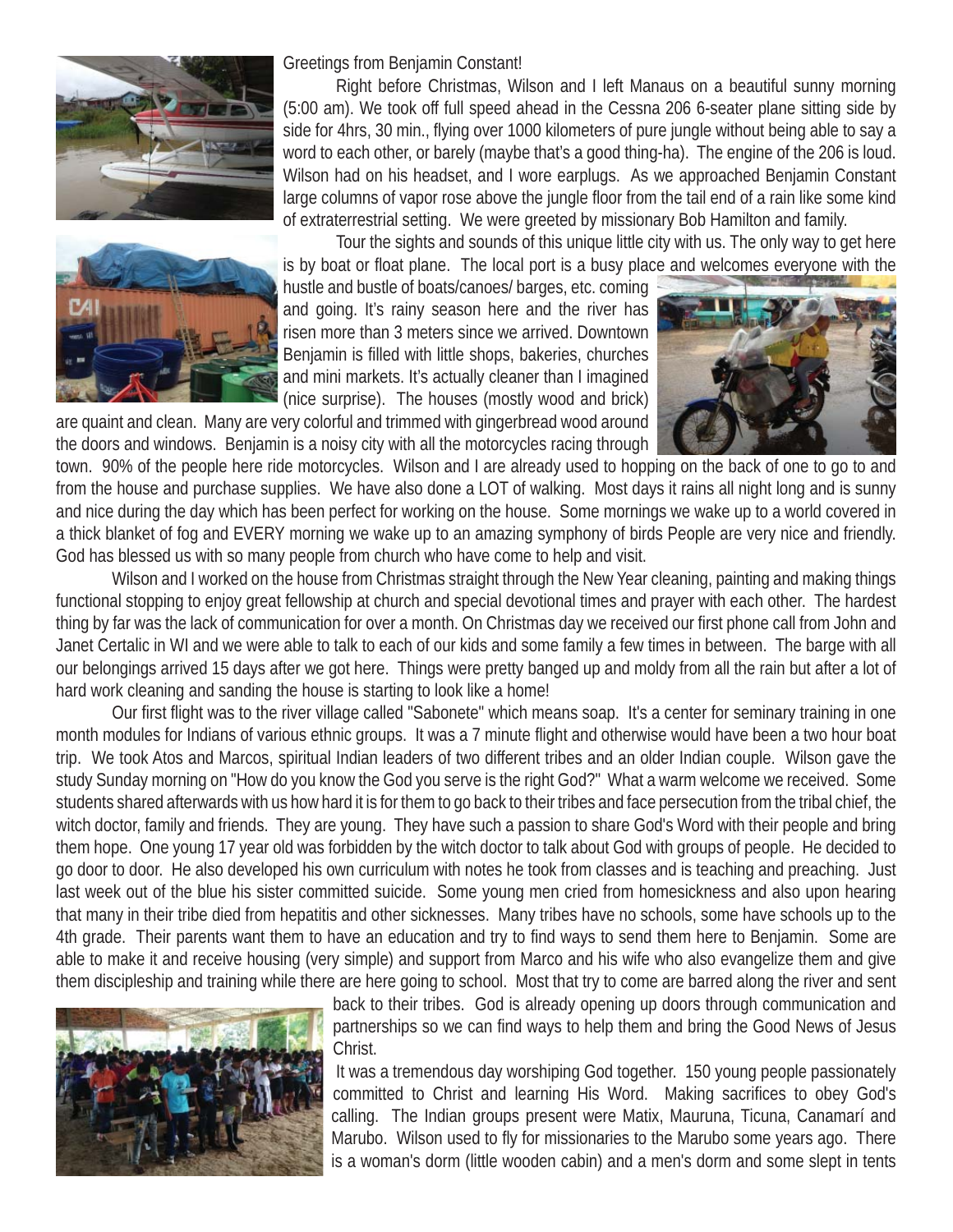(some of the helpers). No one sleeps in this church! At least not during the classes and services!

Wilson and I have met with several pastors in the area (one couple from Palmeiras which is a 7 day trip by boat and 1 1/2 hour flight), Indian leaders, missionaries and also town leaders (God even blessed us with an invite to the new mayor's birthday party.) It's exciting to see how God is providing details, willing servants and ways in which we can begin serving those in this region. Keep praying for God to open doors. The doors are closed to the Gospel here but not to health care and other specific needs (water filters



and such). Christians are being stopped on the river and sent back and others are not getting permission to go in and help the people. Just the other day a group of Christian doctors were denied access. Many believe NOW is the time and that God is preparing to move mightily in this area. Until the new pastor arrives (who will stay in our house soon along with a few church leaders from Manaus), Wilson has been doing most of the preaching on Sunday nights and Tuesday nights and talked to a youth group last Saturday night. It's a blessing to be a part of the family of Christ here in Benjamin!



Last but NOT least is the answer to one of our specific prayers about a place to build a hangar and land the plane. Benjamin is a very hilly land, the river banks are steep and the river is wide with a lot of current which does not lend itself to making a ramp to get the float plane out of the water and into a hangar or for housing the plane in a floating hangar. We have been praying for over a year that God would provide a place for the plane. The Baptist floating hangar is on a tributary that dries up for several months. It is old and would need a lot of repair and even if we fixed it up we would probably have to take it to the other side of the wide river in front of Benjamin and have someone live there. The Indians offered some land, but

we would need to get amphib floats and Indian mentality says that after a shore time the plane would "belong" to them. We needed neutral ground! So, Wilson talked to a man who has an ideal piece of land one mile from our home situated on the river bank with access to road and electricity AND it just so happens that the container that was donated to us by Operation Amazon to be used for our office and to store tools and such was unloaded from the barge on a hill about 500 meters from this piece of land (which would mean we wouldn't have to drag it much further... it's already there!) The man wanted \$110,000.00 for this land (very normal price for port territories). Do we have money... no, but Wilson wanted to offer \$60,000.00 so he prayed and asked God that if this is the land we should have the man would come to him and offer this price. The very next day he returned and asked for \$60,000.00 and he threw in a piece of land across the street big enough to make a house for the other missionary pilot or have a place for a guard for free! So we are asking you to pray with us and trust God for the means to purchase this land. In September it will be dry season and the river will be low grounding the plane where it is at the floating hangar. We are praying that God would help us acquire this land soon before we are grounded. Wilson already has possibilities of flights lined up and partnerships with a few organizations and missions here. Wilson is giving 16 hours flight for the owner of the land as part payment and is seeking help to raise \$7,500.00 among the missionaries here and others. This amount needs to be paid by the 15th of February. Then we would need to make monthly payments of \$2,500.00. With God all things are possible! Maybe God will call some of you to help answer this need. We don't know how it will be met but are trusting God to work it out.

Wilson and I both want to thank you so much for your specific prayers for us. God provided safety flying over here and He gave us LOTS of strength to work on the house and unpack, etc. (even though after one month a got a stomach bug for a week). He is giving us family among the brothers and sisters in Christ here in town and among the Indians and missionaries. He is helping us stay connected now to our own kids, family and friends. We sure do miss you all but feel blessed at the same time to have you in our hearts and lives and to be here doing what God has called us to do. He is showing us contacts, sending us help for all sorts of things and giving us guidance each and every day. Today Mike, the other pilot will come and stay with us about a week and talk over strategies and ideas for ministry and how we can partner and serve together. We KNOW this has all been possible through your faithful support and prayers. We love hearing from you, keeping you in our prayers and serving here in Benjamin Constant together with you!

Love and hugs from us, Wilson and Lori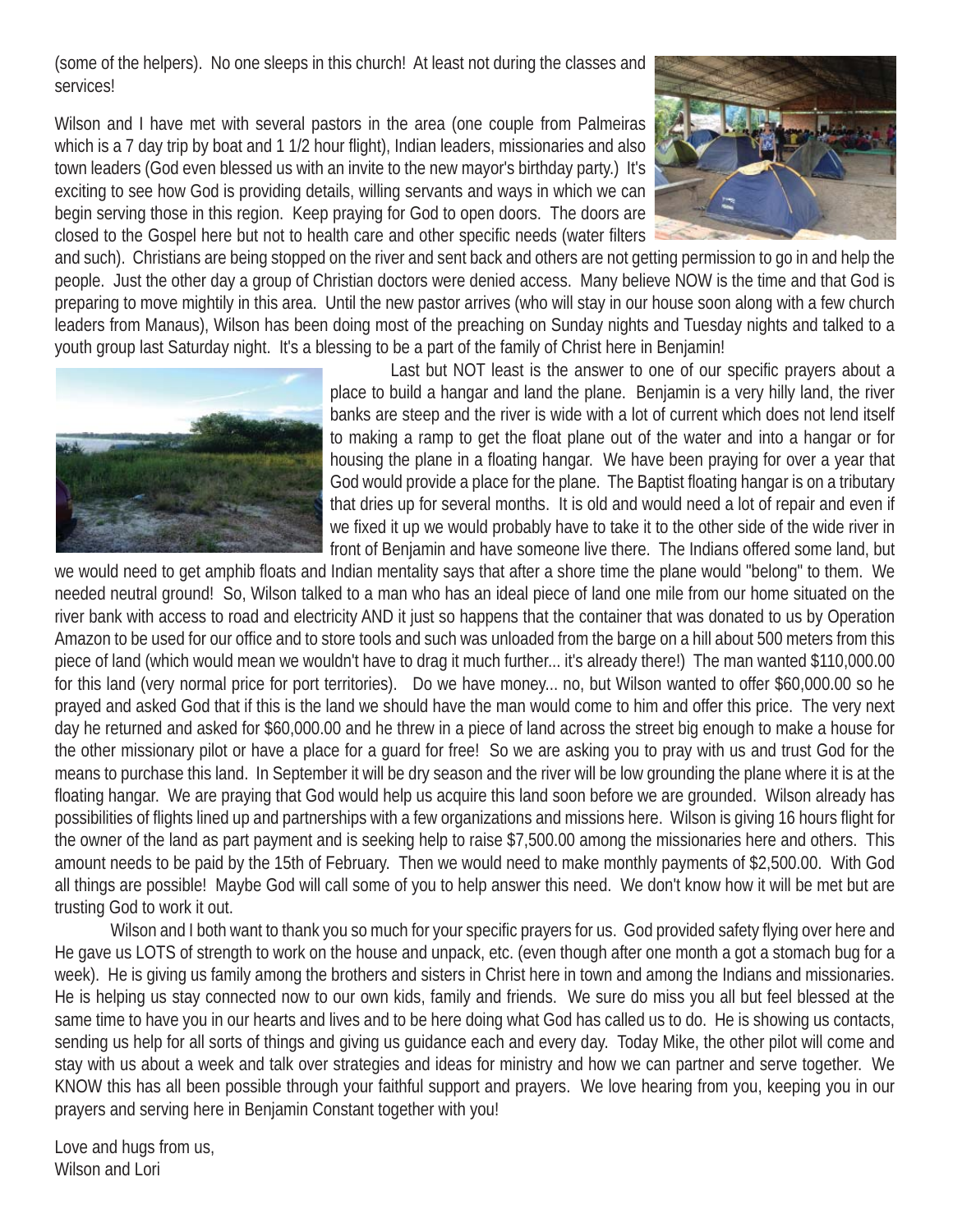Hi everyone! We did get some responses of those wishing to help acquire the land for building a hangar for the float plane on the river front here. I am sorry I forgot to include information on how to send funds. That's always tricky since it's so hard to get funds to this far away place.

### **In both cases Please specify that your gift is to Wilson Kannenberg for the land for the hangar in Benjamin Constant.**

#### **1) If you do not need a tax deductible receipt you can send funds to:**

Les Bluhm (our brother-in-law) W197 S7544 Ridge Rd. Muskego, WI 53150-9231 Les cell – (414) 510-5690

We don't always have access to our account here, and Les let's us know what is coming in and from whom so we know where to apply it.

#### **2) If you need a tax deductible receipt you can send funds for the land to:**

Operation Amazon P.O. Box 303 Morton, IL 61550

(309)-696-9415 or (262) 754-8833

If you have any questions you can call these numbers for Operation Amazon. We will also be partnering with them here in Benjamin!

We want to thank you so much for your love and prayers and for all you do to make this ministry possible!

God Bless, Love and hugs, Wilson and Lori